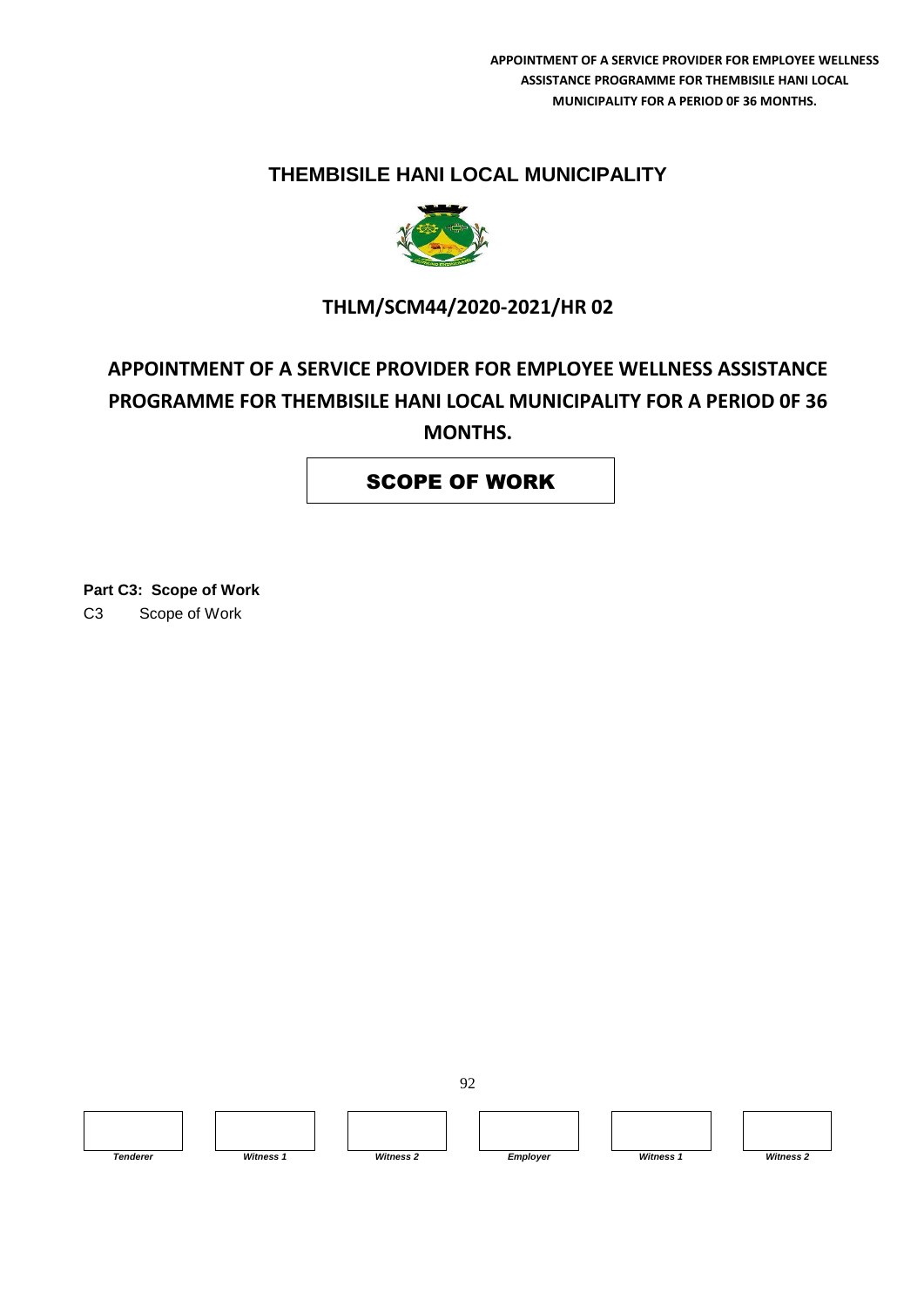# **THEMBISILE HANI LOCAL DISTRICT MUNICIPALITY**



# **THLM/SCM44/2020-2021/HR 02**

# **APPOINTMENT OF A SERVICE PROVIDER FOR EMPLOYEE WELLNESS ASSISTANCE PROGRAMME FOR THEMBISILE HANI LOCAL MUNICIPALITY FOR A PERIOD 0F 36 MONTHS.**

# **EMPLOYEE WELLNESS ASSISTANT PROGRAM SPECIFICATIONS**

## Scope of work

- o The THLM endeavours to offer support programmes that promote health and wellness of its employees. In so doing, the THLM has a responsibility to ensure that employees are offered a holistic wellness and support programme.
- $\circ$  The Employee Wellness Programme (EWP) will be a full service for all employees
- o The current establishment of the THLM comprises an estimated 381 posts.

The fully managed Employee Wellness Programme must offer:

Direct Services; that include;

**Psychosocial Services:** By this services, the provider will be dealing with the interplay between the psychological wellbeing and how it is affected by the social factors. Thus, services of this nature could vary from health matters such as HIV/AIDS, Substance Abuse, Absenteeism, Suicide, Bereavement, Emotional matters, Divorce or loss, Disability and others as a need arises.

## **Critical Incident or Stress Management,**

By the nature of their duties, employees are exposed to scenes that could easly affect one's ability to cope and result to depression episode. Empowering employees on the management of stress and other critical areas is necessary. Thus, trauma debriefing and post – trauma counselling would be an essential **Service** 

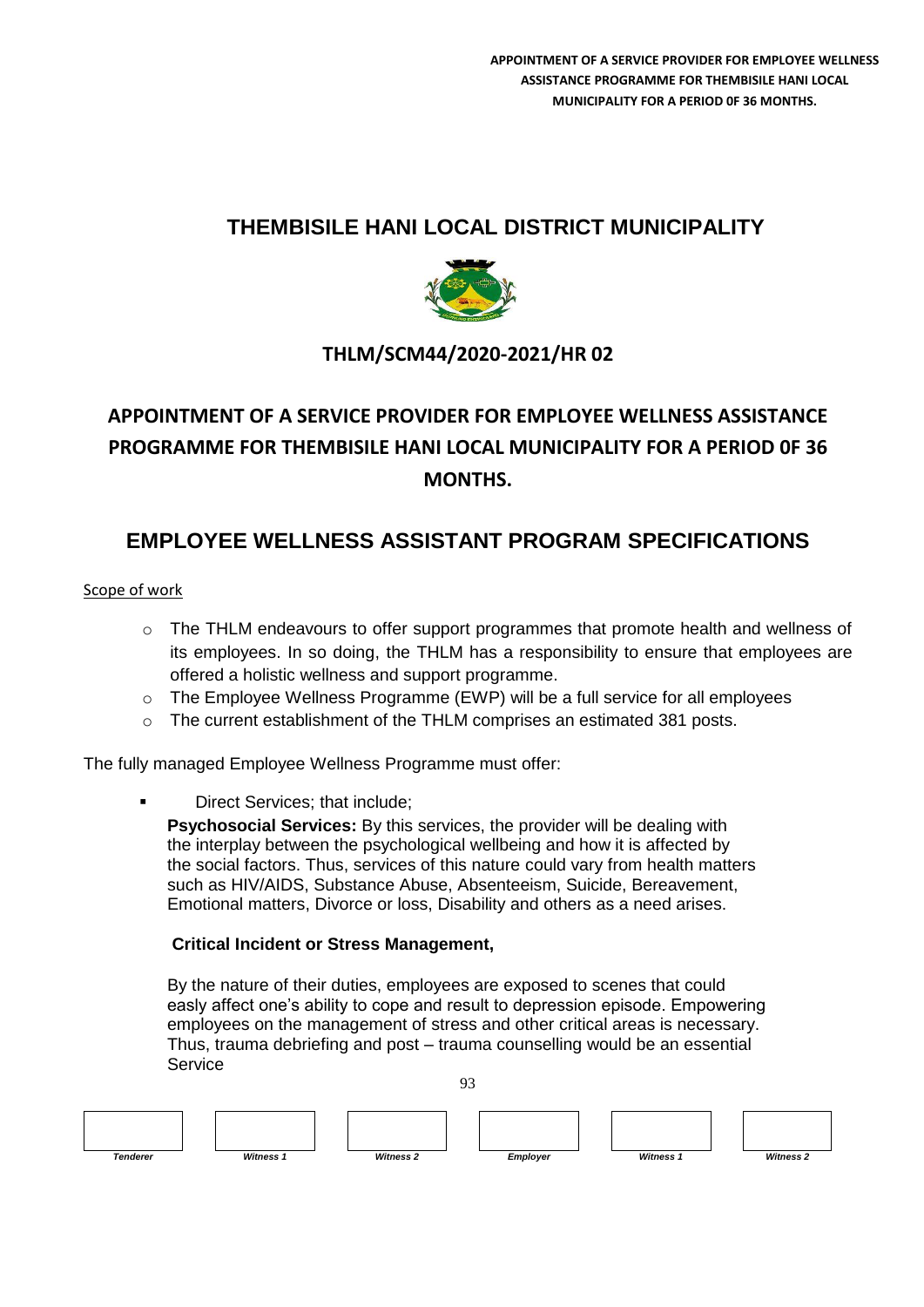**Medical services:** A medical Doctor would be required to provide basic medical services such as testing for different sickness such as sugar diabetic, hypertension high blood pressure, immunisation of employees, and other services as a need arises.

## **Medical Examination services**

An Occupational Therapist would be required to examine employees who work in high risk areas, as per the policy of the employer, conduct fitness tests, recommendations for light duties and other related services as a need arises.

Industrial Psychologist

## **A. EXTENDED SCOPE OF WORKS**

- 1. The Employee Wellness Service provider must be a member of the Employee Assistance Professionals Association of South Africa (EAPA SA)
- 2. Up to six (6) personal counselling sessions per person per year (per condition) depending on the condition of an employee. Each session will last approximately one hour. All counselling must be provided by requiring face-to-face counselling will be of referral and the first consultation will take place within one week referral.
- 3. There must be a direct, confidential and unlimited access to a 24 hour 7 days a week Life Management specialist, The Life Management is comprised financial and family care service, the financial service must assist those employees who require assistance with management of debt and financial concerns.
- 4. A Critical incident service offering prompt and professional individual and group trauma debriefing and counselling services to employees exposed to incidents of trauma. Critical incident services must be provided within 12 to 48 hours of the traumatic incident.
- 5. Briefing and Training to managers and Supervisors/ Team leaders:
	- $\circ$  Comprehensive initial briefing and training for managers and HR specialists should be covered by the service
	- $\circ$  Individual Managerial Consultancy for managers. This is a flexible response service to give depth support to managers existing relationship with employees. In addition to its consultancy function, the service includes employee whose performance is impaired by personal problems as well as the provision of conflict resolution and mediation services

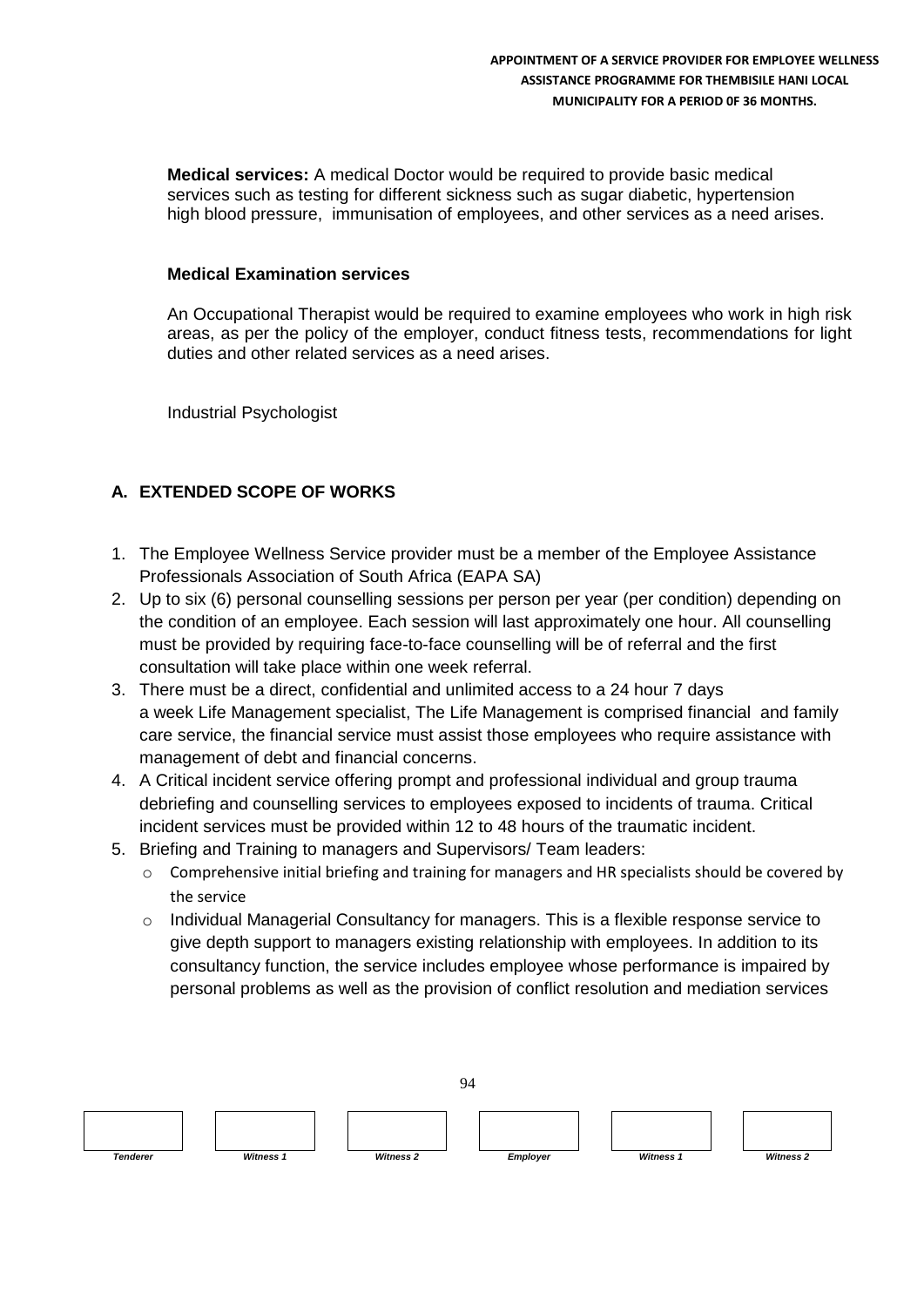- 6. Implementation and Promotion of EWP Customer designed programmes which will ensure that all employees have an understanding and courage to use the EWP services this will include
	- $\circ$  Consultancy to design appropriate communication materials (ie brochures, booklets and wallet cards)
	- $\circ$  Organisational consultancy to ensure the effective implementation of the EWP
	- $\circ$  Promotion of the EWP at relevant sites and locations supplemented with leaflets and with other communications to encourage use and provide information.
- 7. Management and Administration
	- o A dedicated EWP Account Manager and clinical Case Management team will manage the EWP. Any calls to the EWP service provider team or consultant will be answered within 12 hours
	- $\circ$  Ongoing liaison with the THLM`S co-ordinator(s) for the EWP service provider in respect of its obligations under this agreement. This includes developing objectives for the EWP together with measurements for efficiency, quality and cost effectiveness.
	- $\circ$  Involvement and consultation with relevant stakeholders within the THLM.
	- $\circ$  Full management of the EWP by the appointed service provider on behalf of the THLM.
	- $\circ$  Comprehensive case management of all counselled employees by a dedicated internal Case Manager under the supervision of the Clinical Service Director. This is an important part of the EWP service provider quality control procedures
- 8. Regular Review Procedures

The EWP service provider must have data systems that will provide detailed information about every call received by the Call Centre. This is used to, effectively and efficiently provide detailed non-confidential information which will be a significant benefit to the EWP service provider in analysing the effective implementation of the programme. Data provided includes:

- o Biannual sets of uptake and utilisation data.
- o Regular reviews with THLM to discuss organisational trends
- o Quarterly or Ad hoc meetings with the Employee Assistance Advisory Committee or designated official(s) to discuss the uptake of statistics
- o An Annual Management report
- o An annual review to provide an overall review of the service and to discuss organisational trends
- 9. Training
	- $\circ$  To render advice on and recommend training for employees that is cost –effective and accredited as per identified critical themes or trends or
	- $\circ$  To give or arrange cost effective and accredited training upon request from the THLM



## **Management of Referrals Processes**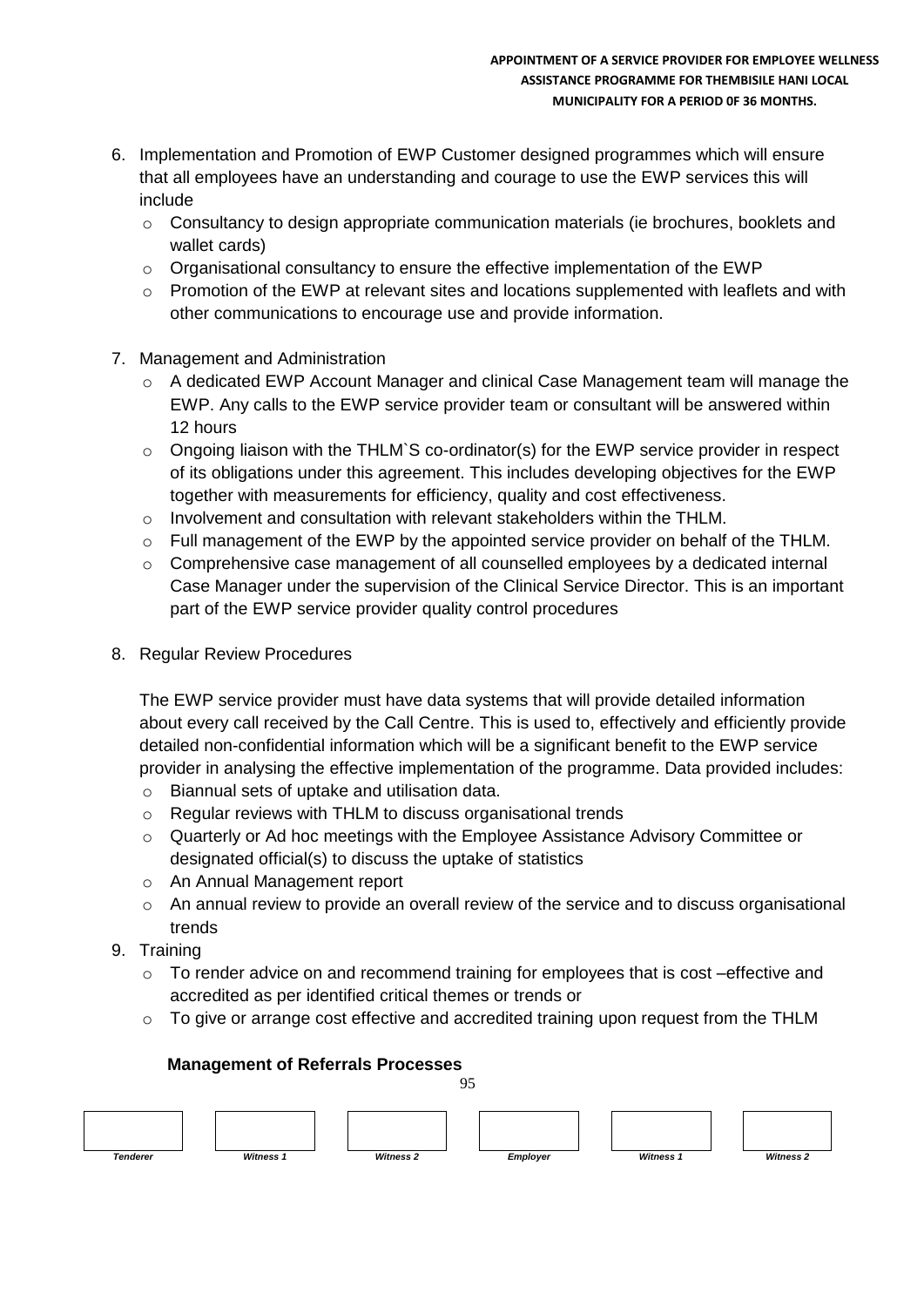This would apply in cases where employees have to be referred for further assistance.

## **TECHNICAL REQUIREMENTS**

1. Implementation

Sessions will be implemented at THLM offices to introduce the service to the employees of the THLM the implementation session will fulfil a marketing role , by creating awareness and education about the service. The respective responsibilities will also apply to any re implementation or post –launch marketing initiatives

- 1.1. Planning
	- Co-ordinate the project plan in consultation with the THLM
	- Contractual Obligations
	- Completion of implementation documents.
- 1.2. Information
	- Timeous request for relevant information, including number of sites, company logo, choice of design, contact details, legible employees, ect
- 1.3. Co-ordinating
	- Setting up the implementation sessions in consultation with THLM.
	- Conduct implementation
	- Either co-ordinate a designated trainer or conduct the induction sessions
	- Content of implementation Sessions
	- The Designated trainer will inform employees of
		- Appointed EWP Service Provider
		- Services
		- Accessibility
		- **Eligibility**
		- **Confidentiality**
		- Contact Person
		- **Complaints**
		- Procedures
- 1.4. Feedback
	- Inform the THLM of any concerns or issues raised during the implementation process
- 1.5. Marketing
	- Quotations must be supplied for additional marketing material the THLM must approve all material
- 2. Management and Administration

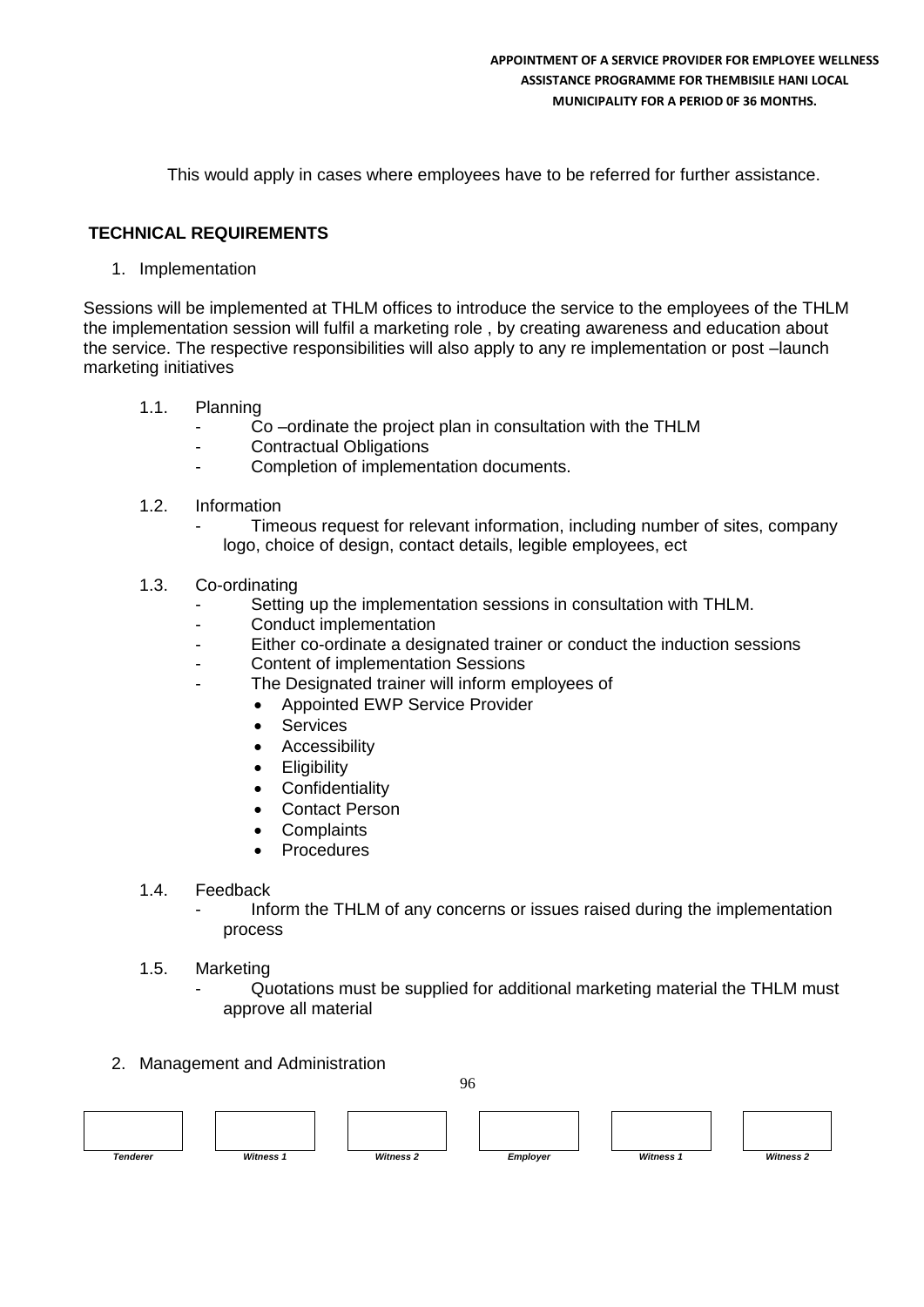- 2.1. Account Management
	- A dedicated EWP Account Manager must be allocated to the THLM The core functions will include:
	- Partnering with THLM
	- **Implementation**
	- **Contract Negation**
	- Liaison between EWP service Provider and THLM
	- Continuous assessment and analysis of statistics data
	- Pro- active alerting of observed risked treats to the THLM
	- Ongoing feedback of themes and trends
	- Complaints handling mechanism
- 2.2. Mediating between the EWP services provider and THLM

Communicate all developments, issue, concerns, compliments and other information from the EWP service provider to the THLM and visa versa.

- 3. Review, Evaluation and change Control Procedures Data will be collated with:
	- Quarterly sets of uptakes and utilisation
	- Trends and themes
	- Quarterly and ad hoc meetings with the designated official (s)
	- Quarterly Reporting
	- Annual Reporting
	- Annual Review

Review will be done with report and include any themes and trends observed by the EWP service provider

Reporting will include

- Statistics and calculations
- Data Analysis

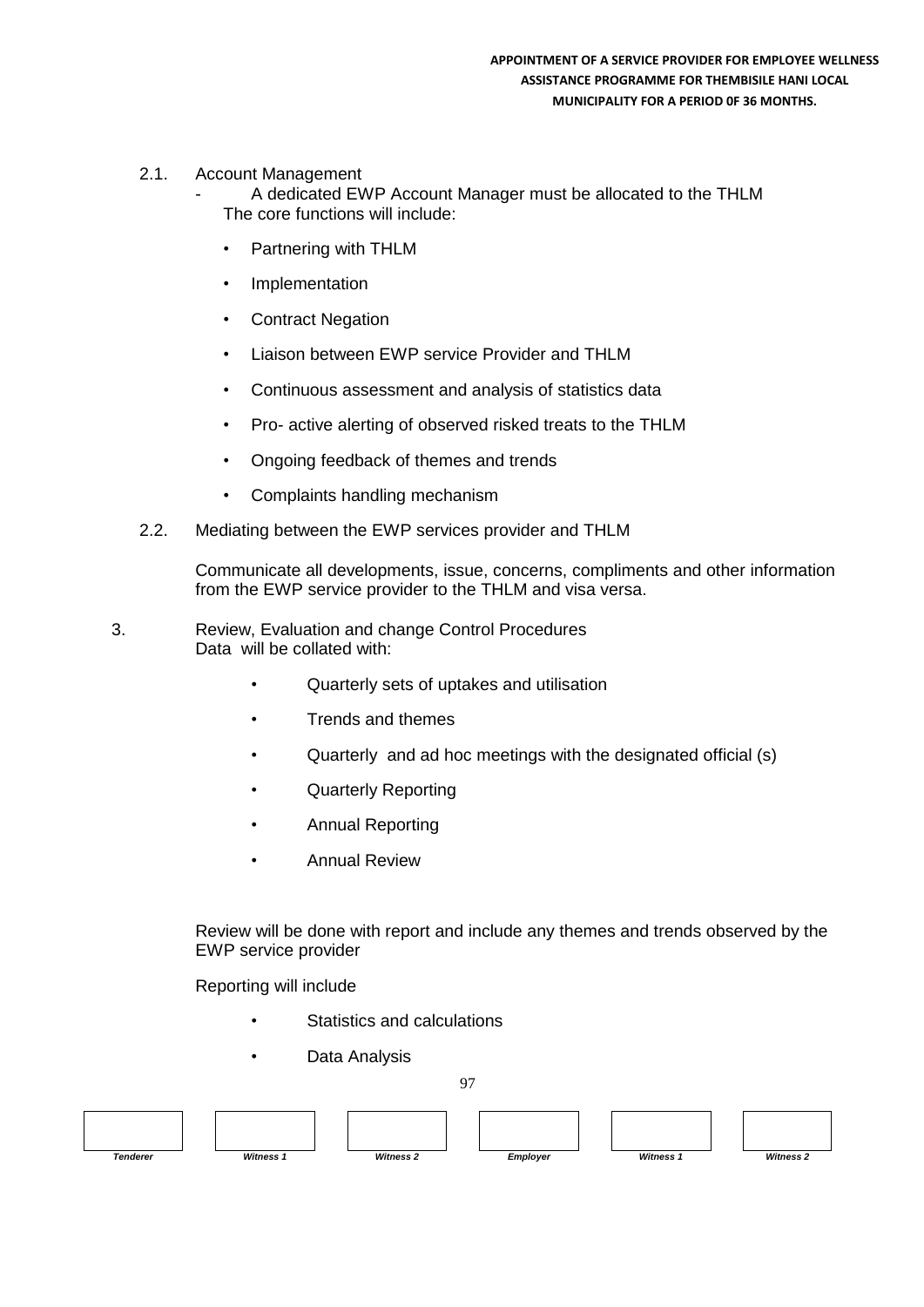#### **APPOINTMENT OF A SERVICE PROVIDER FOR EMPLOYEE WELLNESS ASSISTANCE PROGRAMME FOR THEMBISILE HANI LOCAL MUNICIPALITY FOR A PERIOD 0F 36 MONTHS.**

- Uptake and utilisation
- Themes and Trends
- Value
- **Benchmarking**
- **Training**
- Conclusions and recommendations

Changes Control – if the EWP services provider decides to chance the account Manager, the following shall occur

- Notify change within reasonable time
- A formal and proper handover will take place
- 4. Direct Services, Roles and Responsibilities Clinical and Life Management Services Shall:
	- Four (4) personal counselling session per person per condition per year, per family member
	- Only professional, qualified, registered clinicians and specialists will render services

Critical Incident

- To respond within 12 to 24 hours
- To offer individual and group trauma debriefing
- 5. Monitoring and Evaluation Evaluate the impact of the EWP
	- The EWP Account Manager will determine the evaluation criteria, purpose and implementation in consultation with the THLM. An agreed criteria will determine the level and technique of evaluation the impact of the service

**Benchmarking** 

EWP service provider must use local and international benchmarking techniques as part of the evaluation of the programme.

Cost Benefit Analysis

Calculating how much the THLM has saved for every investment in the

use of the service.

6. Complaints Handling Mechanism

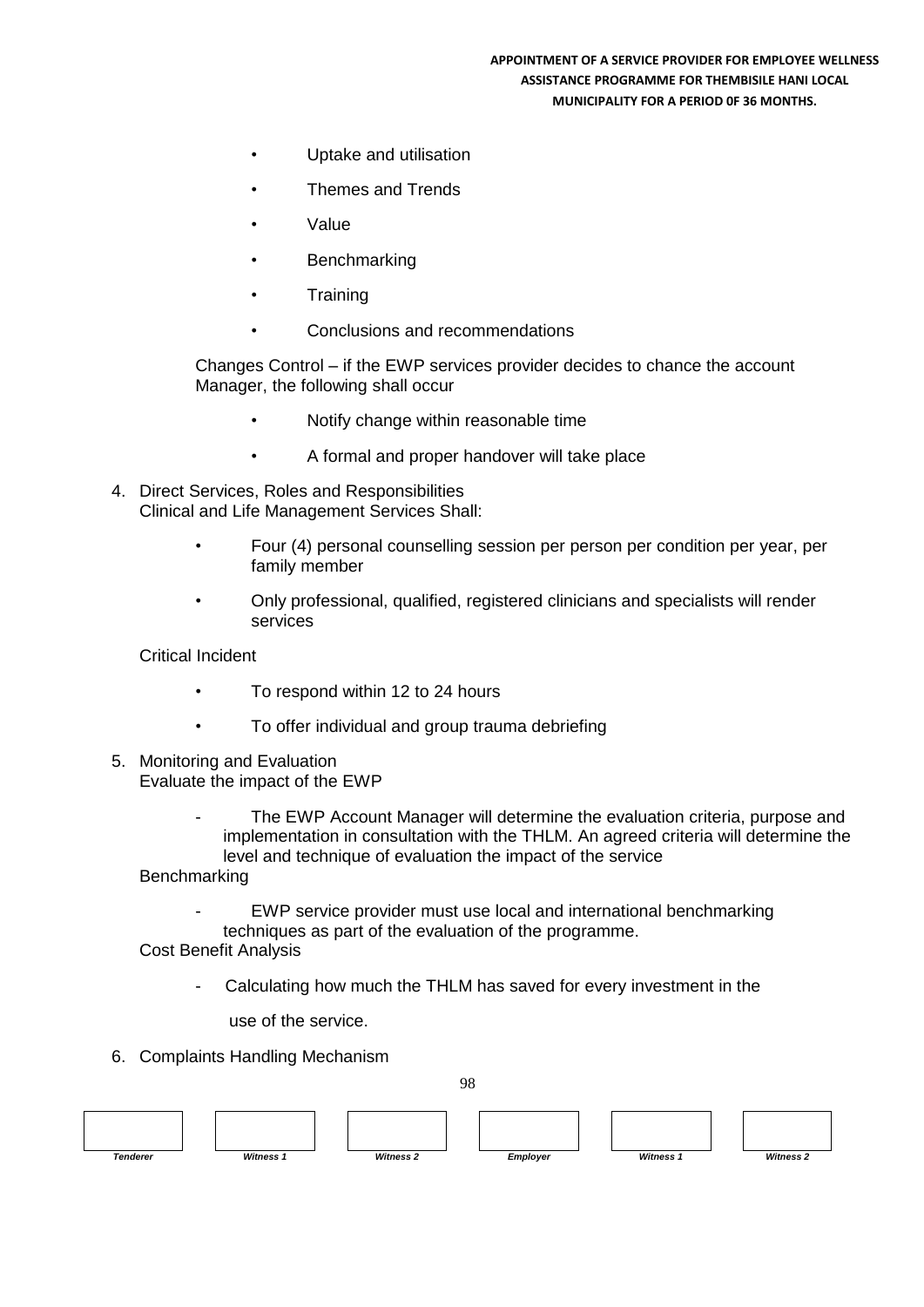#### **APPOINTMENT OF A SERVICE PROVIDER FOR EMPLOYEE WELLNESS ASSISTANCE PROGRAMME FOR THEMBISILE HANI LOCAL MUNICIPALITY FOR A PERIOD 0F 36 MONTHS.**

The THLM will monitor complaints and EWP Account Manager will be responsible f or the following:

- Completion of Complaint form
- Acknowledgement of receipt of complaints (s
- Investigation of complaints (s)
- Communication of findings to the THLM
- Handling of complaint (s) within set standards

Internal Procedures by the EWP service Provider

The provider must implement and exercise the necessary measures to address complaint procedures

Action

In accordance with complaints procedure the EWP service Provider must have corrective measures that will apply internally

### Time Frames

Finding and complaints to be handed to the THLM within five (5) working days

- 7. HIV & AIDS Services
	- Training to all staff, including management
	- Annual VCT Campaign and Testing
	- Counselling
	- Support
	- Referral
	- Peer Educator/ training
	- Promotion & Marketing
- 8. Health Risk Assessment
	- To provide Health Screening to the THLM
- 9. Policy Development To assist in the development, reviewing of policies related to wellness
	- Employee Wellness Policy
	- **Disability Policy**

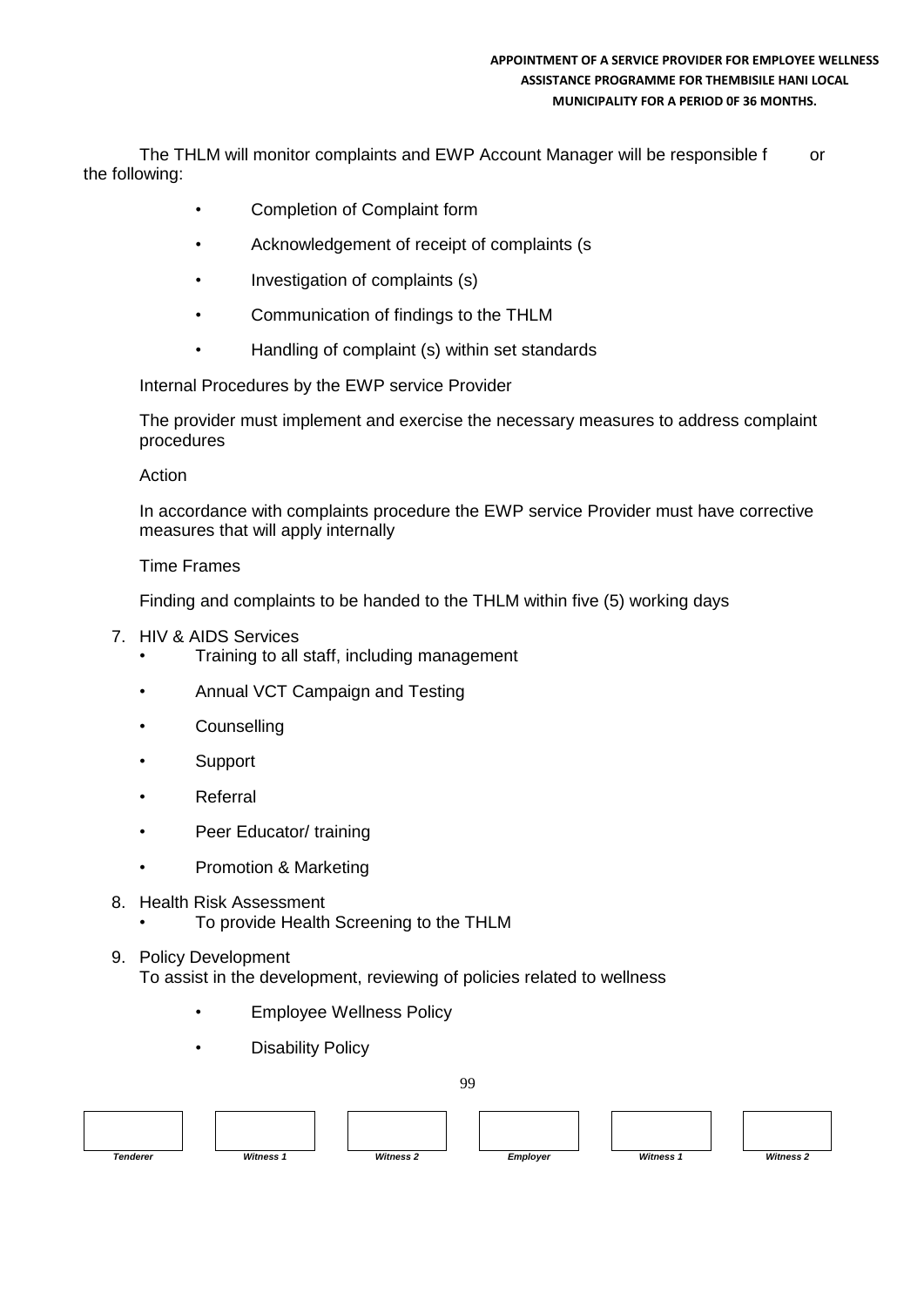- HIV &AIDS Policy
- Occupational Health & Safety policy
- **Smoking Policy**
- Substance Abuse Policy

### 10. Additional Information required

- 10.1. The EWP service provider
- 10.2. Submit detailed proposal with time frames on how they intend to deliver on the above
- 10.3. Submit information relating to the ownership and detailed CV`s of all staff members that will be involved in the execution of the task
- 10.4. Provide contactable reference as an indication of similar functions as well as proof of registration with the relevant professional bodies.
- 10.5. Submit a detailed breakdown of the budget per cost item
- 10.6. Provide evidence confirming their knowledge and clear understand
- 10.7. Provide evidence confirming that they have knowledge of labour legislation in South Africa

Documentation to be submitted

### Please note

All of the documentation described below must be submitted, with no omissions what so ever, Where a particular form or format of documentation is stipulated, this is the only form or formal in which these documents must be submitted, Failure to adhere to these requirements may result in the disqualification of the entire proposal.

All of the documentation referred to below and elsewhere in the bid document must be submitted , for ease of reference and facilitate the evaluation process, you are requested to clearly mark each part of the submitted documentation

Proposal drafted in response to Terms of Reference

Bidders are required to draft a proposal that will clearly indicate to how they fulfil the requirements as set out in the TOR

Bidders Should include the following information when drafting their proposals:

(i) Proposals should make clear the relevant skills, experience in respect of these particular TOR, this is an important evaluation criteria. Bid participants should ensure that their proposals focus on how they will address the requirements of these TOR, rather than on achievements

- (ii) Expertise in the field of EWP
- (iii) Ability to services THLM